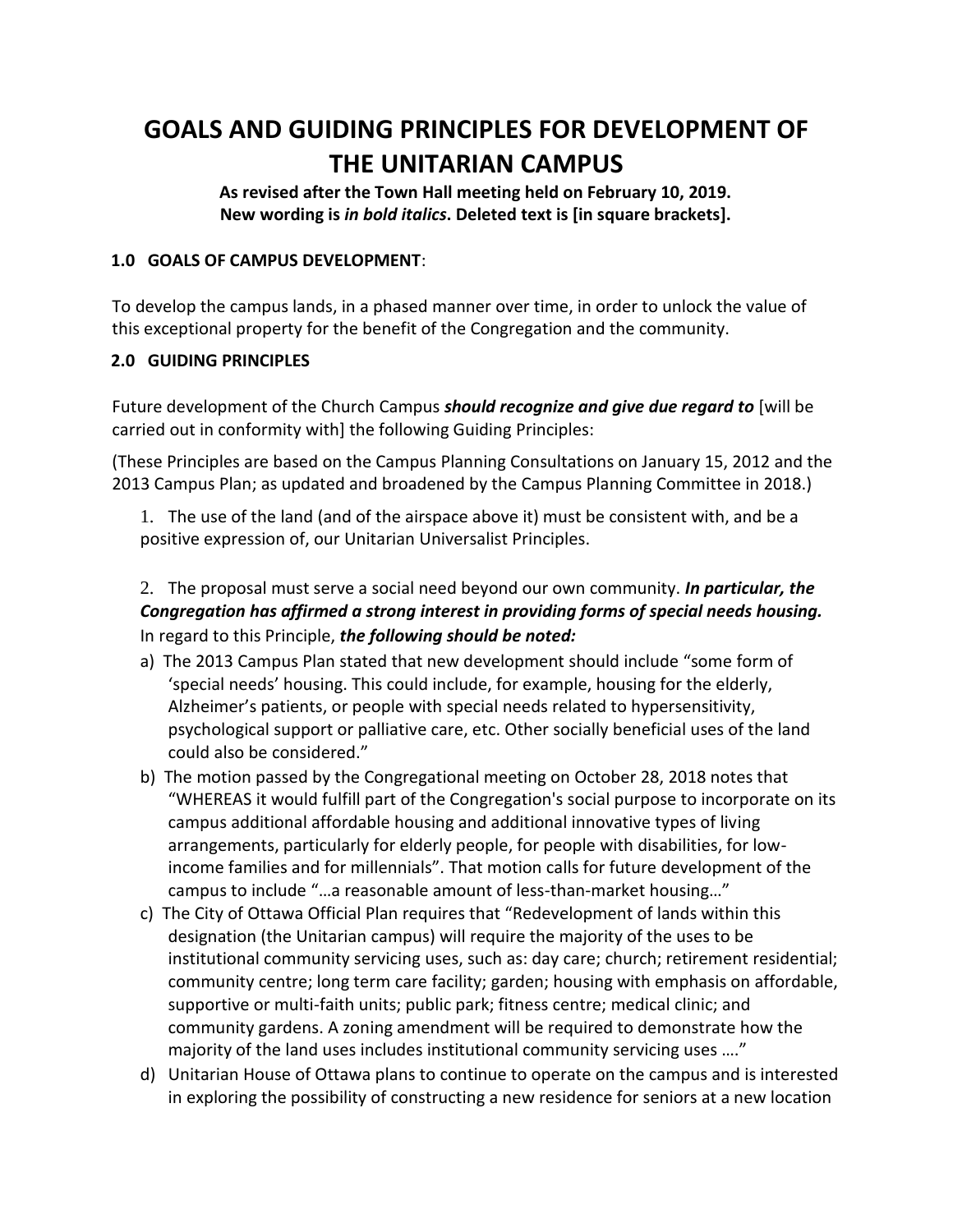on the campus as a replacement for the existing building. River Parkway Children's Centre plans to continue to operate in its existing facility, at least until the expiry, in 2037, of a planned 10-year extension to its current lease.

- 3. Financial risk and financial return:
	- a) Development of the campus must not place at risk the long-term financial viability of the

Congregation, either through its direct capital and operating costs or through the Congregation not receiving a proper financial return, *in accordance with paragraph 3 b),* on the [market] value of its property.

- b) The campus development initiative should repay all of its costs, and should provide a financial benefit to the Congregation. Such benefit could take a variety of forms, but should be equivalent to the estimated market value or the estimated market rental value of the property less any discount from that value which may be approved by the Congregation as a contribution to the social benefits to be generated by the initiative *or in order to achieve the application of higher environmental standards or higher standards with respect to other Unitarian Universalist principles.*
- *c) One option to be considered is to sell the entire property, either in the short or long term, and to base the congregation's activities at a different location.*
- 4. A substantial amount of green space must be preserved on the campus. The City requires that 10% of the land be set aside for park purposes. It is our preference that some or all of this green park space be located generally in the area now occupied by the north and south meditation gardens, and that this area remain suitable for quiet rest and contemplation. *Consideration should be given to whether "green space" could be located on top of buildings*.
- 5. "Green", environmentally sound principles must be used in the design and execution of any developments. In this regard, [careful consideration is to be given to] measures *should be*  adopted to adapt to and mitigate the current and anticipated effects of climate change, including, for example, measures to increase energy efficiency and to address possible risk of flooding.
- 6. For as long as the present church building remains, the aesthetics of the church building as a focal point of the campus *should* [are to] be maintained or enhanced. This means, among other things, that:
	- Buildings *should* [must] be placed *so as to maintain* [so that] good sight lines to the church *insofar as this is reasonably possible.* [are maintained.]

• Future development of the campus should consider the heritage significance of the church building as an excellent example of modern church architecture, and best efforts should be applied to protect its architectural features, and to make the appearance of any other building, and of the site in general, compatible with that of the church.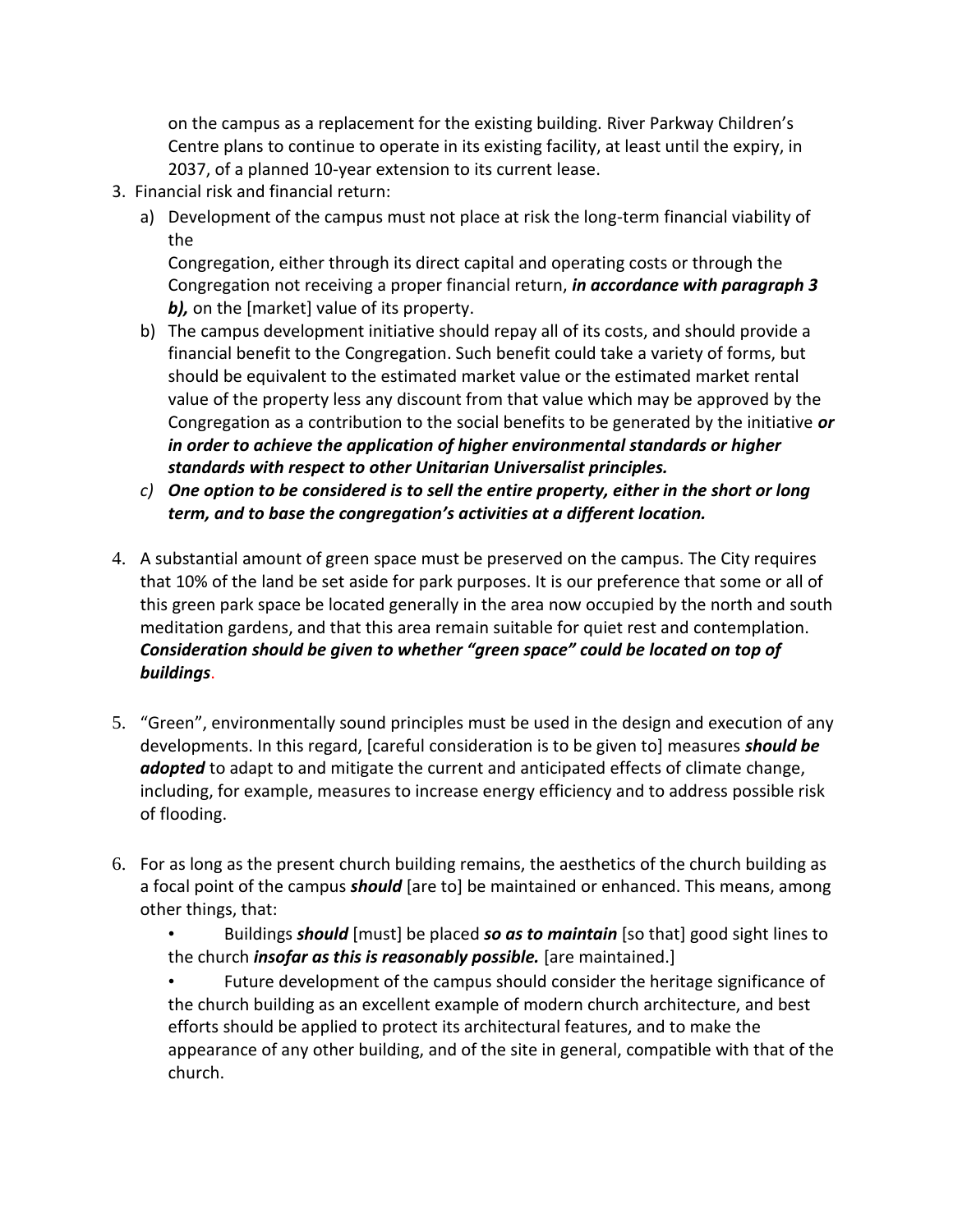- 7. With regard to the shape of the physical development on the campus,
	- a) The city of Ottawa Official Plan requires that:
		- "Redevelopment of this area will be with buildings in a range of heights, in accordance with the following:
		- a. The portions of the lot adjacent and closest to a residential zone must comprise of a transition zone generally 30 metres in depth which includes a 7.5 metre setback, measured from the residential lot line, with a low rise built form;
		- b. Mid-rise buildings for the portion of the lot with street frontage on Cleary Avenue; and
		- c. High-rise buildings up to sixteen stories are permitted and must be:
			- i. Located and designed to minimize the shadow impact on the adjacent low rise residential community,
			- ii. Located in a position designed to minimize the view impacts on adjacent high rise buildings; and
			- iii. Located close to the NCC corridor or in a location that will break up the cumulative massing along Richmond Road."
	- b) Planning and design of development on the "CPR Strip" of the campus' land should aim to achieve compatibility between development on the CPR strip and on the adjacent Richmond Road strip. For this area, "compatibility" is meant to include, among other factors, good spacing between tall buildings and minimizing mutual interference in terms of blocking light and views or adversely affecting each other's successful operations.

There would be definite advantages in arranging for an integrated development on adjacent parts of these two strips of land. Such an integrated development would also help to achieve the goals of a second access and access to services (items 10, 11 below).

- 8. There must be a sufficient number of parking spaces on the campus to meet the Congregation's needs on Sunday mornings. As of 2012, these needs were estimated to be 180 spaces. This is in addition to parking required for others located on the campus.
- 9. Access to the entire campus via Cleary Avenue must be maintained. Beyond this, it is desirable that a second vehicle access route, either permanent or on an emergency-only basis, be created through negotiations with owners of adjacent lands and the City of Ottawa.
- 10. It is *important* [desirable] that development of the campus include arrangements for facilities on the campus having access to a good supply of *energy,* [electric power, gas,] water, sewer facilities and other services as may be required. Where possible, arrangements should be made for such services to enter the property by a short and direct route from Richmond Road.